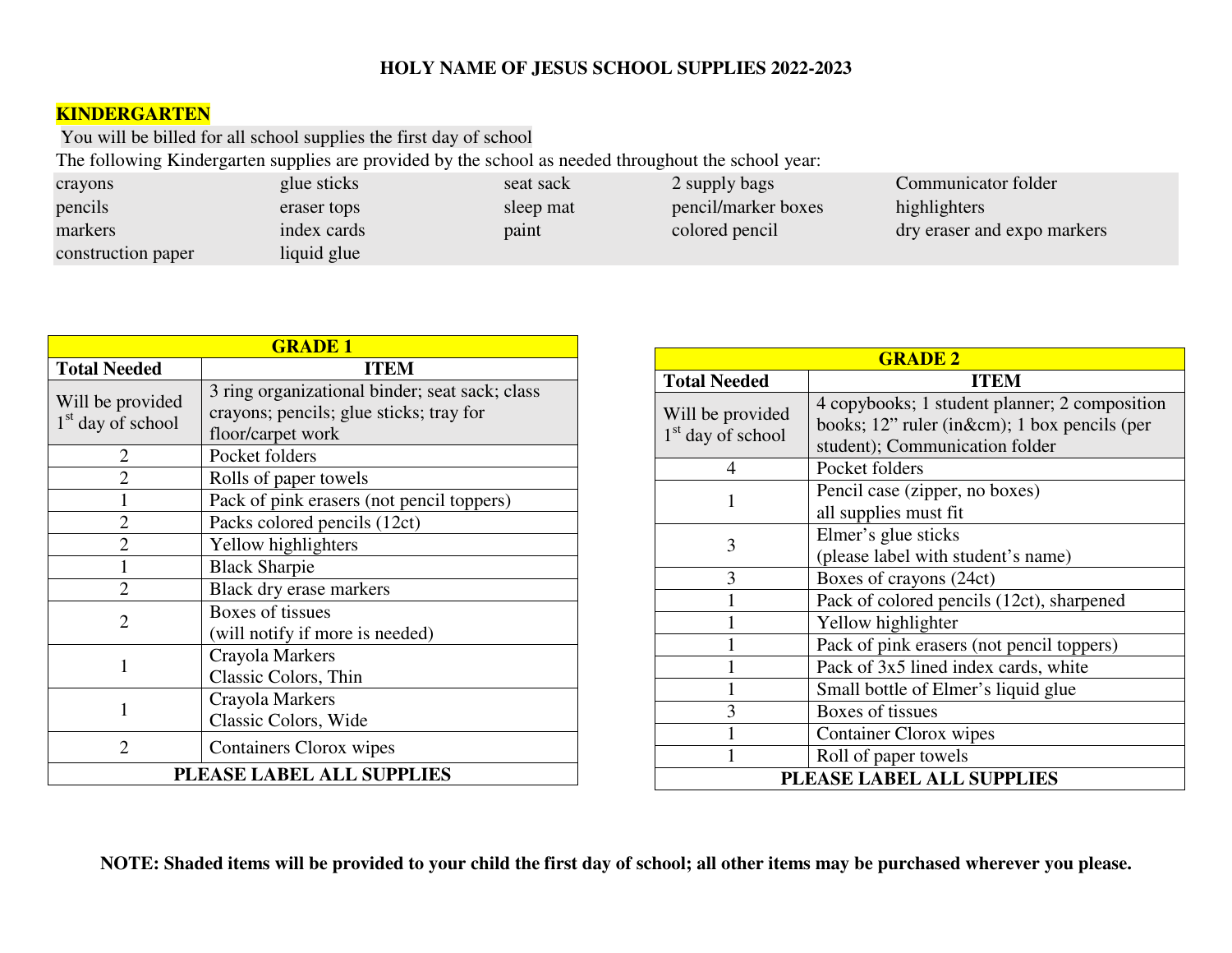| <b>GRADE 3</b>            |                                                   |  |
|---------------------------|---------------------------------------------------|--|
| <b>Total Needed</b>       | <b>ITEM</b>                                       |  |
|                           | 3 ring 3/4" organizational binder; 1 student      |  |
| Will be provided          | planner; loose leaf theme tablets, 25 of each     |  |
| $1st$ day of school       | color (red, blue, yellow, purple, orange);        |  |
|                           | medium binder clip; communication folder          |  |
| 1                         | Box of crayons (24ct)                             |  |
|                           | Heavy duty plastic folders, 1 of each color (red, |  |
| 6                         | blue, yellow, orange, purple, and your personal   |  |
|                           | choice)                                           |  |
| 1                         | Pack of colored markers (10ct) unscented          |  |
| 1                         | Pack of colored pencils (12ct)                    |  |
| $\overline{2}$            | Thin highlighters (yellow)                        |  |
| 1                         | Small, mini liquid glue                           |  |
| 1                         | Pack of #2 pencils (36ct), sharpened              |  |
| $\overline{2}$            | Glue sticks                                       |  |
| $\mathbf{1}$              | Roll of paper towels                              |  |
| $\overline{2}$            | Boxes of tissues                                  |  |
| 1                         | <b>Container Clorox wipes</b>                     |  |
| 1                         | Large, zipper pencil bag (no boxes)               |  |
| 1                         | Pencil top eraser                                 |  |
| 1                         | <b>Book sock</b>                                  |  |
| $\overline{2}$            | Thin dry erase markers                            |  |
|                           | (with 1 old, clean sock)                          |  |
| $\overline{2}$            | Black Sharpie markers, regular size               |  |
| $\mathbf{1}$              | Black pen                                         |  |
| 1                         | Pair of scissors                                  |  |
| PLEASE LABEL ALL SUPPLIES |                                                   |  |

| <b>GRADE 4</b>                |                                                    |  |
|-------------------------------|----------------------------------------------------|--|
| <b>Total Needed</b>           | <b>ITEM</b>                                        |  |
| Will be provided              | 7 copybooks; 1 Bible; 1 student planner; binder    |  |
| 1 <sup>st</sup> day of school | clips (medium size); 12" ruler (in&cm)             |  |
| $\mathbf{Z}$                  | Folders                                            |  |
|                               | Pencil case – soft, all supplies must fit in 1 bag |  |
|                               | Box of crayons (24ct)                              |  |
| 1                             | Pack #2 pencils (12ct), sharpened                  |  |
| $\overline{2}$                | Red pens                                           |  |
| 6                             | Glue sticks, please label with name                |  |
| 1                             | Pack of regular colored markers (12ct)             |  |
|                               | unscented; no paint markers or Sharpies            |  |
| 1                             | Pack of colored pencils (12ct)                     |  |
| 1                             | Highlighter                                        |  |
| 1                             | Accordion folder (6-7 pockets)                     |  |
| $\overline{2}$                | Packs of 3x5 lined index cards                     |  |
| $\overline{2}$                | Black dry erase markers in a Ziploc bag            |  |
|                               | (with 2 old, clean socks)                          |  |
| $\overline{2}$                | Boxes of tissues - large                           |  |
| $\overline{2}$                | Rolls of paper towels                              |  |
| $\mathbf{1}$                  | Container of Clorox wipes                          |  |
| $\mathbf{1}$                  | Container of baby wipes or wet ones for hands      |  |
| 1                             | Small book sock                                    |  |
| 1                             | Empty egg carton – please label                    |  |
| PLEASE LABEL ALL SUPPLIES     |                                                    |  |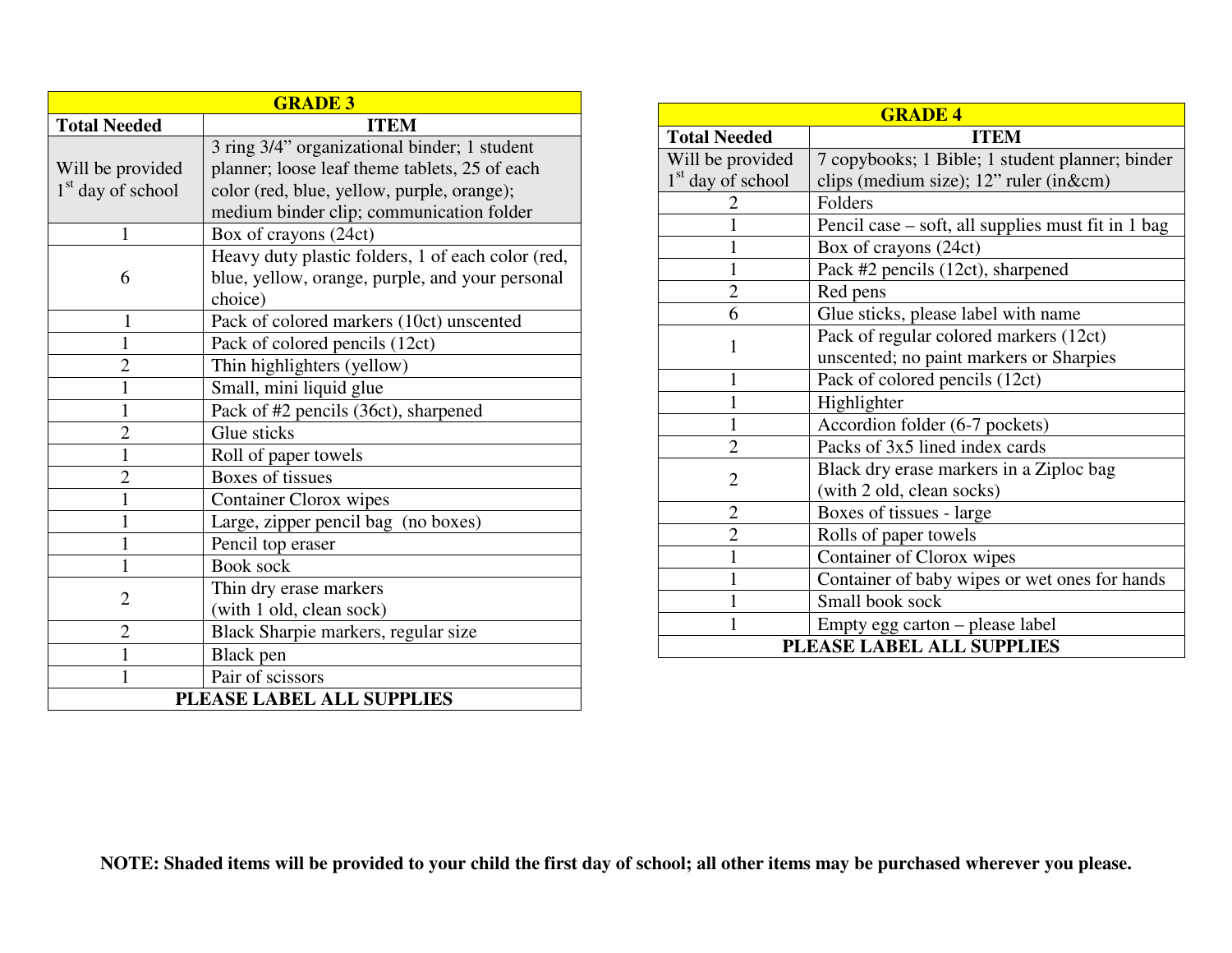| <b>GRADE 5</b>                       |                                                            |  |
|--------------------------------------|------------------------------------------------------------|--|
| <b>Total Needed</b>                  | <b>ITEM</b>                                                |  |
| Will be provided                     | 8 copybooks; 1 dictionary; 1 student planner; 1            |  |
| $1st$ day of school                  | protractor; sketchbook for Art                             |  |
| 10                                   | #2 pencils or mechanical pencils                           |  |
| 1                                    | Box of colored pencils (12ct)                              |  |
|                                      | Plastic accordion file folder                              |  |
| $\mathbf{1}$                         | (at least 10 pockets)                                      |  |
|                                      | w/labels: Science, Social Studies, Math,                   |  |
|                                      | Reading, English, Religion, and Spanish                    |  |
| 1                                    | Pack of loose leaf                                         |  |
| 1                                    | Pencil case (no boxes)                                     |  |
| 1                                    | Box of crayons (24ct)                                      |  |
| 1                                    | 12" ruler with centimeters (bendable)                      |  |
| $\overline{2}$                       | Glue sticks                                                |  |
| 1                                    | Yellow highlighter                                         |  |
| 1                                    | Pack of markers (12ct)                                     |  |
| $\overline{2}$                       | White board markers with eraser                            |  |
| 1                                    | Large $2\frac{1}{2}$ pink pearl eraser                     |  |
| $\mathbf{1}$                         | Bible (should have one from 4 <sup>th</sup> grade; will be |  |
|                                      | available to buy from teacher)                             |  |
| 3                                    | Boxes of tissues (large)                                   |  |
| $\mathbf{1}$                         | Roll of paper towels                                       |  |
| $\overline{2}$                       | <b>Containers Clorox wipes</b>                             |  |
| $\overline{2}$                       | Jumbo book socks                                           |  |
| PLEASE NO BINDERS OR TRAPPER KEEPERS |                                                            |  |

| <b>GRADE 6</b>                |                                                         |  |
|-------------------------------|---------------------------------------------------------|--|
| <b>Total Needed</b>           | <b>ITEM</b>                                             |  |
| Will be provided              | 8 copybooks; 1 student planner; sketchbook for          |  |
| 1 <sup>st</sup> day of school | Art                                                     |  |
| $\overline{2}$                | Boxes of colored pencils (12ct), 1 for Science          |  |
| $\overline{2}$                | Pack of loose leaf (wide ruled), 1 for L.A.             |  |
| $\mathbf{1}$                  | Box of crayons (24ct)                                   |  |
| $\overline{2}$                | Red pens                                                |  |
| 10                            | #2 pencils (12ct) or mechanical pencils                 |  |
| $\mathbf{1}$                  | Pencil case (no boxes)                                  |  |
| $\mathbf{1}$                  | Liquid glue                                             |  |
| $\mathbf{1}$                  | Glue stick                                              |  |
| $\mathbf{1}$                  | 12" metric ruler (bendable)                             |  |
| 3                             | Yellow highlighters                                     |  |
| $\mathbf{1}$                  | Plastic accordion file folder                           |  |
|                               | (at least 10 pockets)                                   |  |
| $\mathbf{1}$                  | 3-subject spiral bound notebook for L.A.                |  |
| $\mathbf{1}$                  | 1-subject spiral notebook for Math                      |  |
| 3                             | Expo original ink dry erase markers                     |  |
| $\mathbf{1}$                  | Pack of markers (12ct)                                  |  |
| $\mathbf{1}$                  | Dictionary (should have one from 5 <sup>th</sup> grade; |  |
|                               | will be available to buy from teacher)                  |  |
| $\mathbf{1}$                  | Bible (should have one from $5th$ grade; will be        |  |
|                               | available to buy from teacher)                          |  |
| $\overline{2}$                | Containers of Clorox wipes                              |  |
| $\overline{2}$                | Bottles of hand sanitizer                               |  |
| $\overline{4}$                | Boxes of tissues                                        |  |
| $\mathbf{1}$                  | Container of wet wipes                                  |  |
| $\mathbf{1}$                  | Roll of paper towels                                    |  |
| $\overline{2}$                | Extra-large book socks                                  |  |
| $\mathbf{1}$                  | Pack 3x5 lined index cards for Science Fair             |  |
| 1                             | Texas instrument TI-30 calculator                       |  |
|                               | PLEASE NO BINDERS OR TRAPPER KEEPERS                    |  |